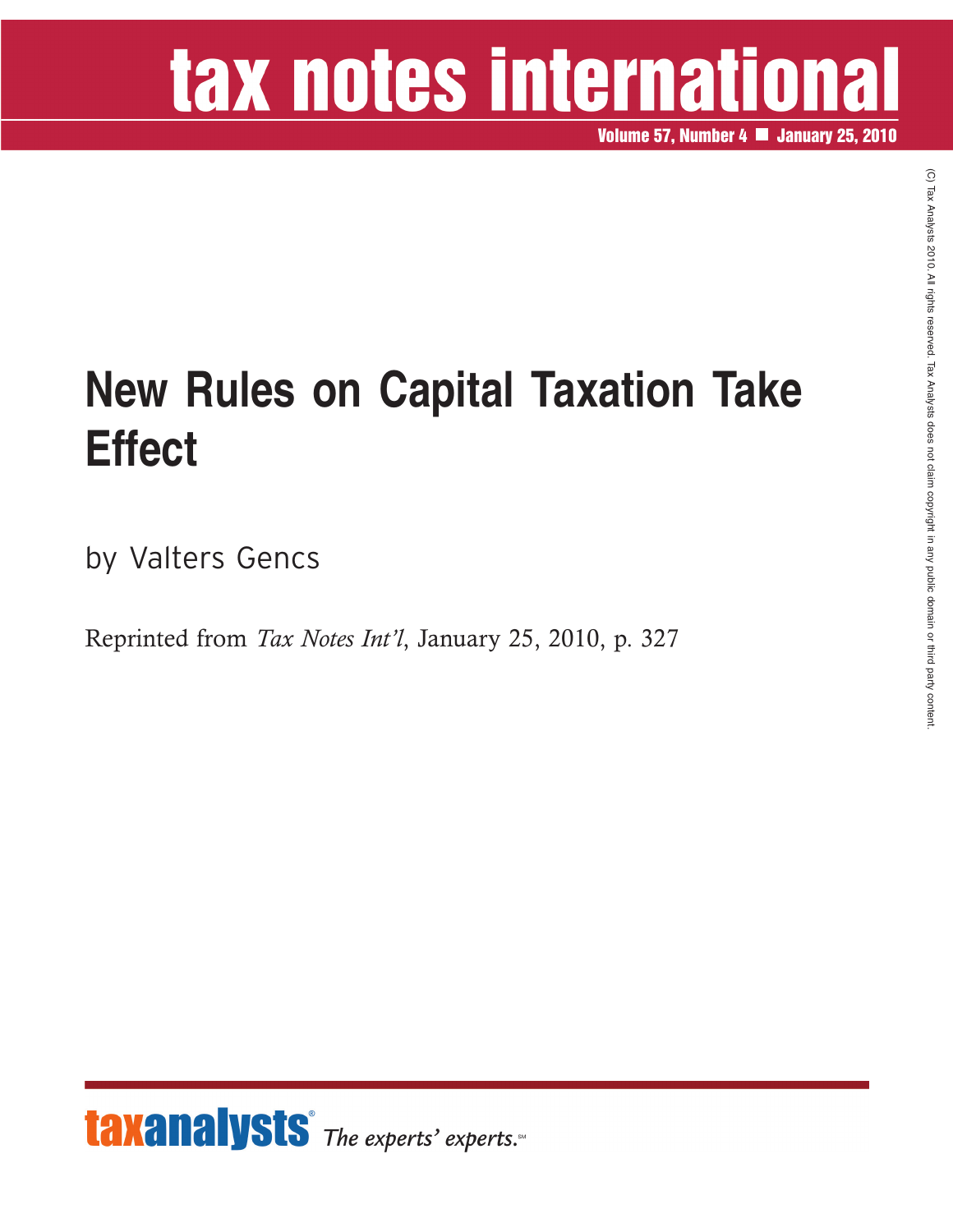## COUNTRY DIGEST

### **New Rules on Capital Taxation Take Effect**

Latvia's amended Law on Personal Income Tax entered into force on January 1, bringing all forms of capital into the tax net except treasury bills and bonds issued by the government of Latvia and other EU and European Economic Area member states.

Capital gains and income from capital other than capital gains must be strictly separated because of varying tax rates and other dissimilarities.

#### **Income From Capital Gains**

A capital gain is the difference between the sales price of a capital asset and the value of acquisition, or, under the Commercial Law,<sup>1</sup> the difference between the liquidation quota and the value of the investment.

Income from capital gains is taxed at a 15 percent rate. The person who receives the income is solely responsible for tax payment and reporting to the State Revenue Service (SRS).

Income gained by a nonresident from the sale of capital assets (other than financial instruments) based in Latvia is taxed at a rate of 2 percent if the payer of the income withholds the tax at the place of payment.

To clarify how the capital gain is determined, the rules for capital assets, acquisition value, and setoff are explained below.

#### **Capital Assets**

Capital assets include:

• financial instruments such as stocks, shares, investments in private partnerships, and others as mentioned in the Financial Instruments Market Law;

- transferable securities such as certificates of shares in investment funds or mutual investment companies;
- debt instruments such as deposit certificates, short-term bonds, and other monetary instruments that are traded in money markets;
- real estate (including rights to acquire real estate), undertakings (in accordance with the Commercial Law<sup>2</sup>), and intellectual property; and
- income derived from transactions involving the sale of rights to acquire capital assets.

#### *Capital Assets: Acquisition Value*

The acquisition value depends on how the capital asset is acquired. There are several components to consider. If a capital asset is acquired by way of purchase, its value is the purchase price. Similarly, if a capital asset is acquired by way of a gift agreement or legacy, its acquisition value is the value prescribed in the gift agreement or the value of the capital included in the legacy.

The acquisition value is adjusted by costs related to the acquisition of the capital asset — any state taxes, loan interest (paid for the acquisition of the particular capital asset), and similar expenses — and costs related to the purchase of the security and its custody.

However, if not otherwise specified, any cost and income in the form of a good or service is to be valued in monetary terms at market prices that are in force at the moment when the income and costs are incurred.

If an agreement is concluded but the deal is broken or some part of the obligation is not performed and a person has received income that is not subject to repayment, it is deemed as income from capital gain and may be adjusted by costs related to the abandoned deal.

 $\widehat{\Omega}$ 

<sup>&</sup>lt;sup>1</sup>Commercial Law article 328 (1): "After the claims of creditors have been satisfied or the monies due them are deposited and the liquidation expenditures have been covered, the liquidator compiles a liquidation closing financial account and a plan for the division of the remaining property, in which a liquidation quota is determined.''

<sup>2</sup> Commercial Law article 18: ''An undertaking is an organizational economic unit. The undertaking includes both tangible and intangible things belonging to a merchant as well as other economic benefits (value), which are utilized by the merchant to perform commercial activities.''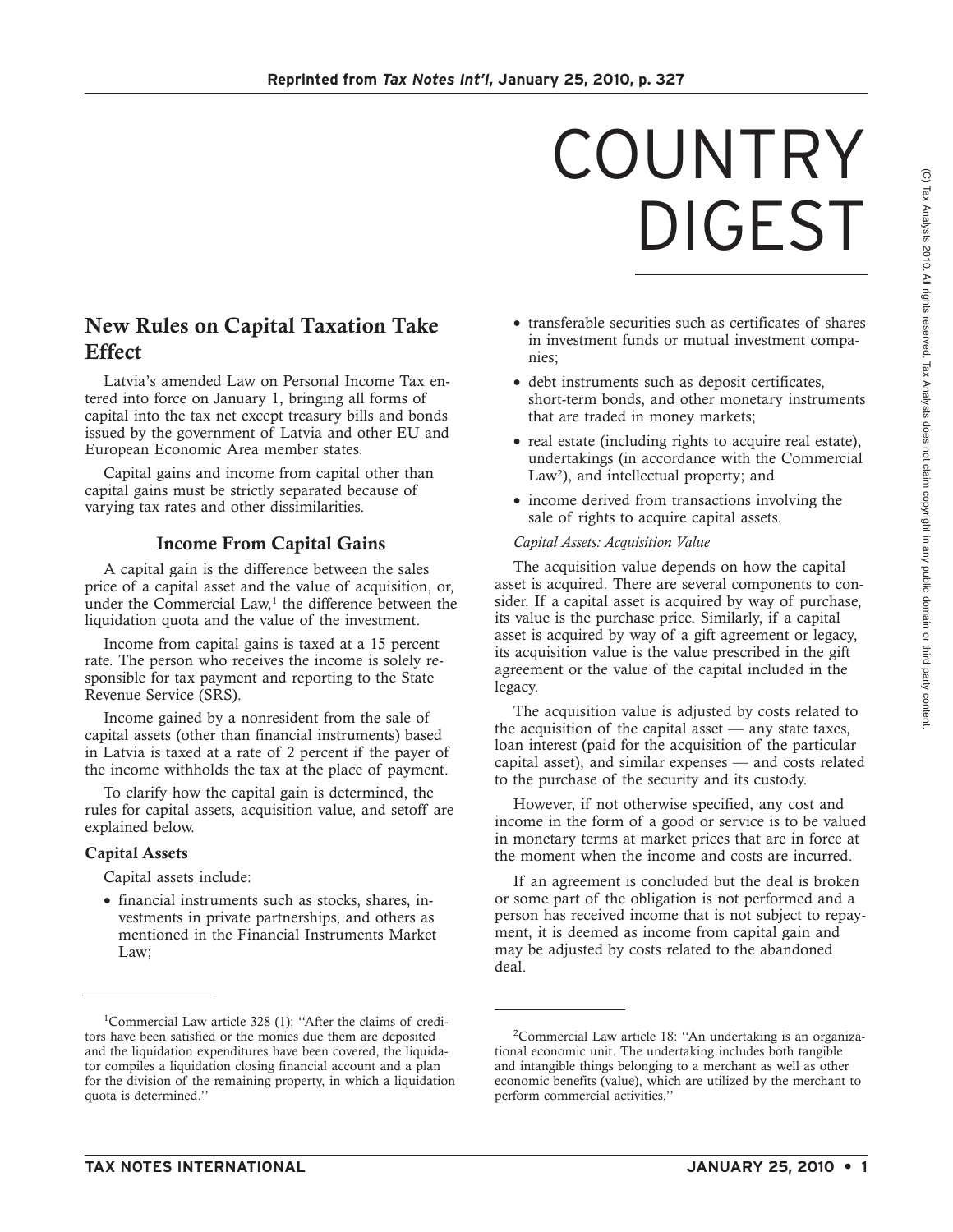#### *Capital Assets: Setoff*

If several capital assets are sold during a tax period, the capital gains are calculated during that same tax period. If the calculated capital gain is negative, it is ignored for tax purposes. However, if the capital gain from the sale of one capital asset is negative, but it is positive from the sale of another capital asset, the losses may be covered by the positive capital gain.

It should be noted that a person who receives income from capital in foreign countries is subject to income tax in Latvia regardless of whether the income is taxable in the place of payment of the income. If any tax is withheld in the place of payment, it may be set off as an expense against the income tax payable in Latvia, subject to any applicable tax treaties.

The new law does not describe exactly which costs may be covered by the capital gain. For example, if stock is acquired at different prices, it is not clear which acquisition price should be taken into account.

#### **Non-Capital-Gains Income**

Income from capital other than capital gain is taxed at a rate of 10 percent. The obligation to make tax payments is on the entity that disburses the income (for example, a bank in the case of an interest payment on a deposit, or a company in the case of dividends).

Under Latvian law, income from capital other than capital gain includes:

- dividends from company shares;
- stocks and income from other rights (not derived from debt obligations) to participate in distributions of profit and income from private partnerships;
- interest income and income related to interest income;
- income from investments in private pension funds; and
- income from life insurance agreements with savings accounts.

No adjustment for costs is permitted for capital income from dividends and interest income.

#### **Day of Receipt of Income**

The day income is deemed to be received is significant, especially for separating income received before and after January 1, 2010, when the new amendments came into force.

In general, the day when income is deemed to be received is the day when a person receives money or other assets. However, the day is set differently for income from capital gains or from capital other than capital gains.

#### **Income From Capital Gains**

If capital gains income is to be received during several tax periods, it is deemed to have been received in the tax period when it is actually received.

If the capital gains income is to be received in more than three tax periods (from the year of the sale agreement), the income is deemed to have been received in the first three tax periods. In that event, the outstanding amount is to be calculated in the taxable income during the third tax period regardless of whether the income is actually received.

In the case of a share swap (without any other consideration), the day of income is the day when the swapped shares are sold. The day of sale is the day when consideration is received or the day when changes are recorded in the commercial register. If consideration is received before changes are recorded, the day of income is the day when consideration is received.

#### **Income From Capital**

The day of receipt of income from capital is the day when the income is calculated. The same rule applies to dividends (that is, the day of dividend income, as well as the day of dividend income disbursement, is the day when the dividends are calculated). However, if dividends are calculated for publicly listed companies, the day of dividend income is the day when the dividends are paid. The custodian who settles with the shareholder is required to pay the tax into the state budget.

#### **Reporting to State Revenue Service**

There are changes regarding the reporting of capital and capital gains to the SRS as well. For both types of income, the tax is due 15 days after the income report is filed.

#### **Income From Capital Gains**

All income from capital gains should be reported to the SRS if income tax is not withheld at the place of disbursement. Nonresidents must report all income from capital gains received in Latvia if income tax is not withheld at the place of disbursement.

A resident taxpayer must report all unfinished transactions involving capital assets in Latvia and foreign countries; a nonresident taxpayer must report all such transactions involving sales of real estate in Latvia. The report must be submitted to the SRS once a year, no later than April 1 of the year following the tax period.

If income tax is not withheld at the moment income is paid, a report must be submitted by the 15th day of the month following the month when the income was received. If the income is less than LVL 500 per month, reporting can be done up to the 15th day of the month following the respective quarter.

 $\widehat{\Omega}$